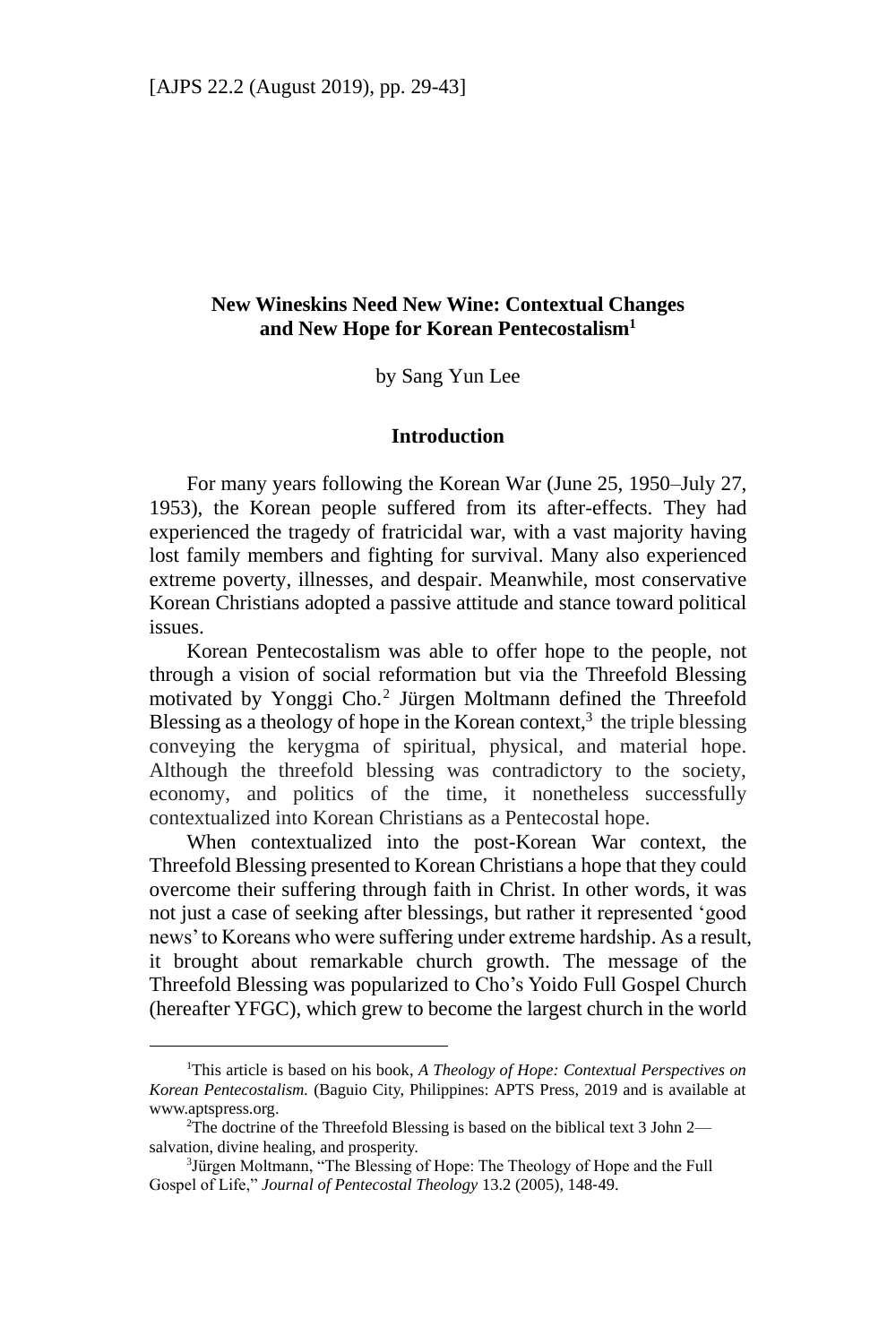in the mid-1990s. Some scholars think that the rapid growth of Korean Pentecostalism is due to its parallels with Korean Shamanism.<sup>4</sup> However, the YFGC's success can be attributed (at least in part) to how its message responded to the needs of Korea's people in the post-war context.

In today's Korean socio-economic context, however, pursuing blessings has more and more become a form of Christian materialism. With regard to this tendency, Wonsuk Ma points out that Pentecostals need to consider whether their pursuit of blessings is self-serving or kingdom-serving.<sup>5</sup> As a matter of fact, the Threefold Blessing can no longer function as a hope to Koreans unless it is re-contextualized into the contemporary context.

In this paper, the ecclesiological and soteriological changes in the Korean context will be discussed, as well as the implications of this for the re-contextualization of the Threefold Blessing.

#### **Contextual Change**

Three dynamics need to be considered to re-contextualize the Threefold Blessing for contemporary Korean Pentecostals. They are as follows:

First, Korea continues to undergo remarkable socio-economic changes. For instance, in May 2012, South Korea joined Germany, France, Japan, the United States, Italy, and the United Kingdom as the seventh member of the "20-50 Club." To be a member, the gross domestic product (GDP) per capita of a nation with a population of 50 million or more must exceed \$20,000. <sup>6</sup> Today's Korean people (including Pentecostals) do not suffer from absolute poverty any longer, although some may experience relative poverty.

Second, the concerns and demands of contemporary Korean Pentecostals have changed and become more sophisticated. With the rapid westernization of its complex societal structure, the values of Korea are changing. In a highly competitive society focused on material

<sup>4</sup>Walter J. Hollenweger, *Pentecostalism: Origins and Developments Worldwide* (Peabody, MA: Hendrickson Publishers Inc., 2005), 105; Harvey Cox, *Fire from Heaven: The Rise of Pentecostal Spirituality and the Reshaping of Religion in the Twenty-First Century* (Reading, MA: Addison-Wesley Publishing Co., 1995), 220-222.; Boo-Woong Yoo, Korean Pentecostalism: Its History and Theology (Frankfurt am Main, Germany: Verlag Peter Lang, 1988), 223.

<sup>&</sup>lt;sup>5</sup>Wonsuk Ma, "Dr. Yonggi Cho's Theology of Blessing: New Theological Basis and Directions," in 2003 Young San International Theological Symposium (Seoul, Korea: Hansei University, 2003), 191.

<sup>6</sup>Park Sung Seek, "Korea in the 20-50 Club: Where Should It Go from Here?" *The Korea Herald*, June 11, 2012, available from *http://view.koreaherald.com/kh/view.php?ud =20120611000997* (accessed June 25, 2012).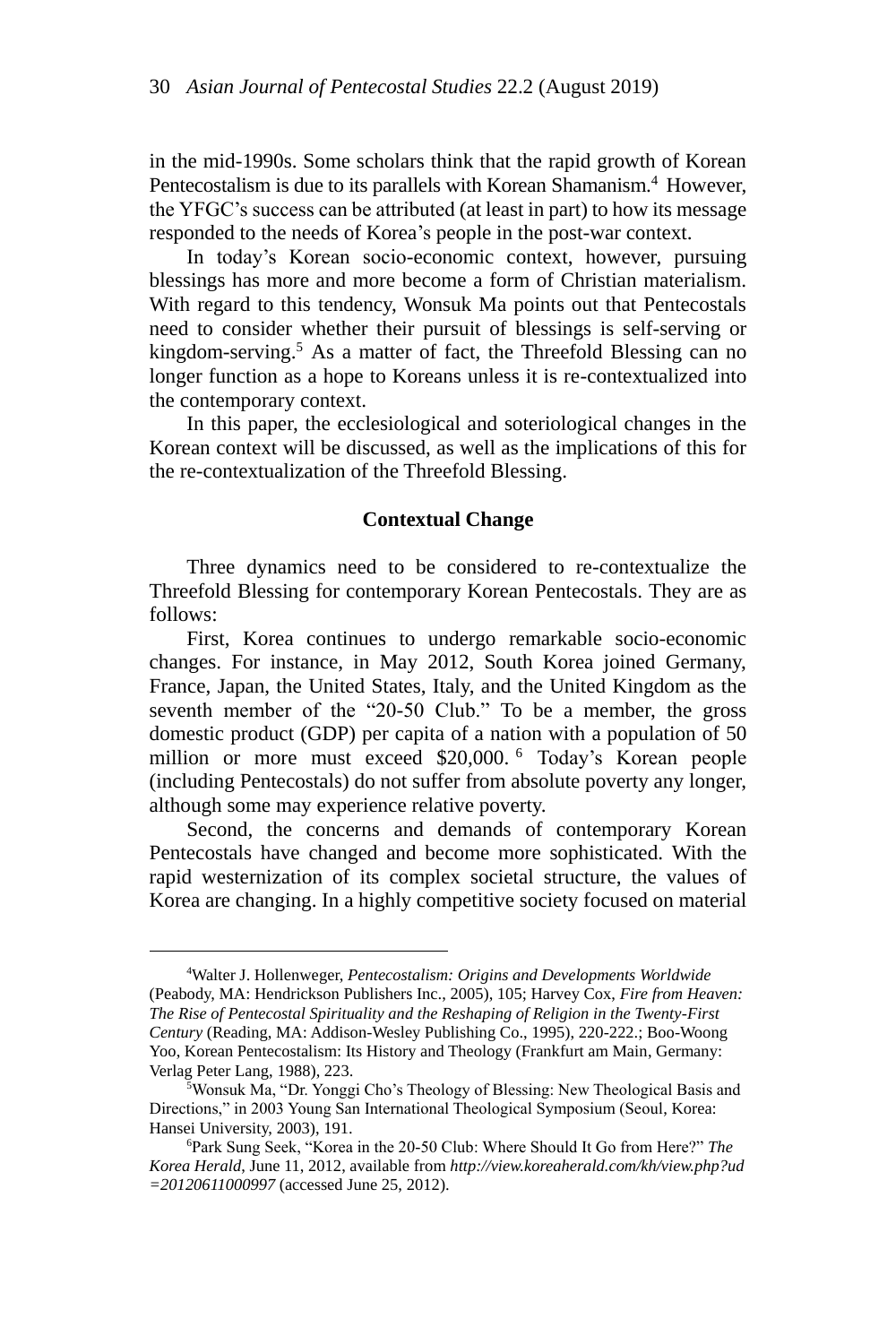success, Koreans are losing their sense of communal responsibility and caring for others. Social problems like the increasing gap between rich and poor and family breakdowns have deepened.

Third, Korean Pentecostals are facing new issues caused by their contextual changes. Increasingly, it is important for them to share their financial blessings with others rather than focusing on themselves. Remembering how they were marginalized financially after the Korean War when the theology of the Threefold Blessing was first introduced, they need to show more concern toward neglected social groups, sharing their blessings with the poor, the needy, and the politically disadvantaged.

Many Korean Pentecostals sense the importance of extending the scope of the triple blessing to the whole of society; and they also recognize the disappointment of many non-believers in Christianity due to the exposed lifestyles of certain Christian leaders in both the church and the nation. Case in point—in 2008, Myoung Bak Lee, a Christian, was elected the nation's president with overwhelming support from the Christian community, which demonstrated the increasing influence of Christianity.<sup>7</sup> His cabinet included many members of SoMang GyoHoi [Hope Church], where he attended. In fact, in 2009, Christians made up 57 percent of his government's ministers, 50 percent of the Chong Wha Dae's [Blue House's] senior secretaries, and 39 percent of his secretaries.<sup>8</sup> Sadly, a number of them had serious ethical problems and became involved in a series of corruption scandals. They were arrested and forced to step down, including Lee's older brother (an elder in the church), who was suspected of having taken a bribe.<sup>9</sup>

The "prosperity gospel" without ethics can result in Christian materialism, which encourages Pentecostals to justify any means for the accumulation of wealth. Korean Pentecostals generally have not considered Christian ethics in handling wealth to be significant. Pentecostal preachers around the world (including Cho) preach that prosperity is the will of God without clarifying how Christians should deal ethically with financial matters. This can bring about a dualistic fallacy—i.e., Prosperity is good and God's will for his people, while poverty is bad and not God's will. Due to their belief that prosperity comes entirely from God, many Pentecostals have felt it is the wealthy,

<sup>7</sup> Ibid., 120.

<sup>8</sup>Ho Woo Yoon, "Lee Myoung Bak Jeongkwon Seo Joongyong Doin Gidokgyo Shinja Deul [Christians appointed in President Lee's government]," *Joo Gan Kyoung Hyang* [Weekly Kyoung Hyang], April 7, 2009, available from *Joo Gan Kyoung Hyang* [database online*]; http://newsmaker.khan.co.kr/khnm.html?mode= view&dept=113&art \_id=19621&fid=&sort=sym* (accessed July 15, 2012).

<sup>9&</sup>quot;South Korean President's Brother Lee Sang-deuk Arrested," BBC NEWS, July 11, 2012, available from *http://www.bbc.co.uk/news/world-asia-18792840* (accessed July 12, 2012).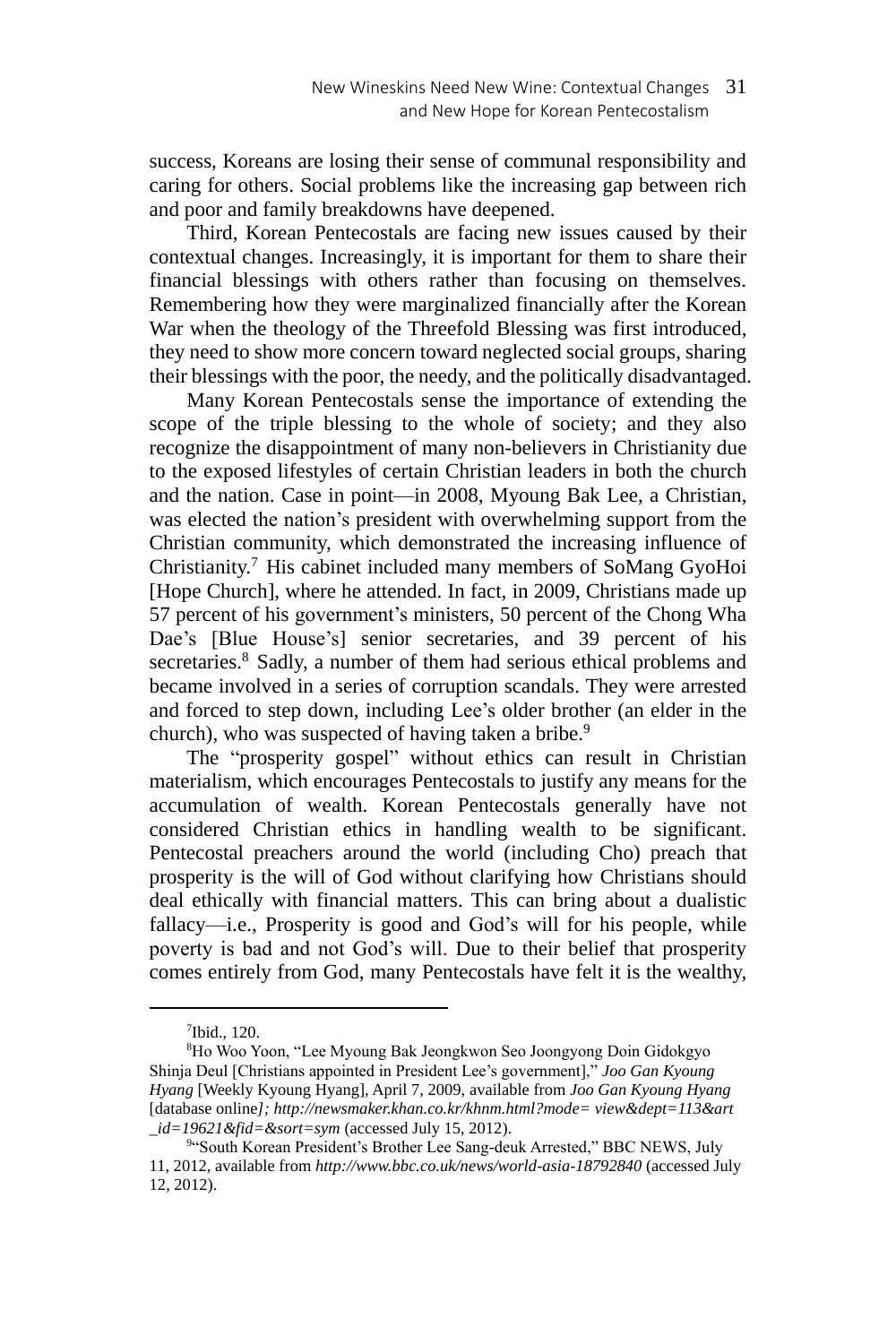rather than the poor, who are blessed by God. In contrast, Methodists have held that the sources of Christian wealth are diligence and frugality, <sup>10</sup> John Wesley saying that "Religion [Christianity] must necessarily produce both industry and frugality, and these cannot but produce riches."<sup>11</sup>

### **Recontextualization of the Threefold Blessing**

### Spiritual Prosperity

When Christianity arrived in Korea, the most urgent theme of missions was to save souls. Spiritual salvation gave the hope of the Kingdom of God to Koreans who used to practice shamanism or indigenous high religions. Theologically, however, it is questionable whether redemption only refers to spiritual salvation in the Bible. Yonggi Cho insists that redemption needs to include social redemption that eradicates social depravity and environmental redemption for the sake of the whole groaning creation (Rom. 8:22), since the redemption of Christ is holistic. 12

If Christ's redemption is restricted to spiritual salvation for individuals, the Kingdom of God cannot be experienced in the here and now. It can be only an eschatological hope to Korean Pentecostals. For Moltmann, the Kingdom God is present through living in the hope for the Kingdom.<sup>13</sup> In that sense, his eschatological hope is both future and present. For Korean Pentecostals, however, the Kingdom is not merely the subject of their eschatological hope. They believe that, alongside spiritual salvation, they are saved from the curse and from the evil causes of poverty and disease through Christ's redemption.

The phrase in 3 John 2—"as your soul prospers"—is the biblical basis for the spiritual prosperity portion of the Threefold Blessing. Traditionally, the spiritual blessing is simplified as spiritual salvation. However, this raises two questions. First, does the phrase only refer to spiritual salvation? And second, is the salvation in the Threefold Blessing restricted to just the spiritual dimension?

One of the major concerns of classical Pentecostals was how to

<sup>10</sup>Sang Yun Lee, *A Theology of Hope: Contextual Perspectives in Korean Pentecostalism* (Baguio City: APTS Press, 208), 267-271.

<sup>11</sup>Max Weber, *The Protestant Ethic and the Spirit of Capitalism*, trans. Stephen Kalberg (Los Angeles, CA: Roxbury Publishing Co., 2002), 175.

<sup>&</sup>lt;sup>12</sup>Jun Hee Cha, "The Anthropology of Rev. Yonggi Cho's Threefold Blessing Theology: In the Light of the Old Testament," in *Dr. Yonggi Cho's Ministry and Theology I*, ed. Young San Theological Institute (2008), 155.

<sup>13</sup>Jürgen Moltmann, *The Source of Life: The Holy Spirit and the Theology of Life,*  trans. Margaret Kohl (London, UK: SCM Press, 1997), 29.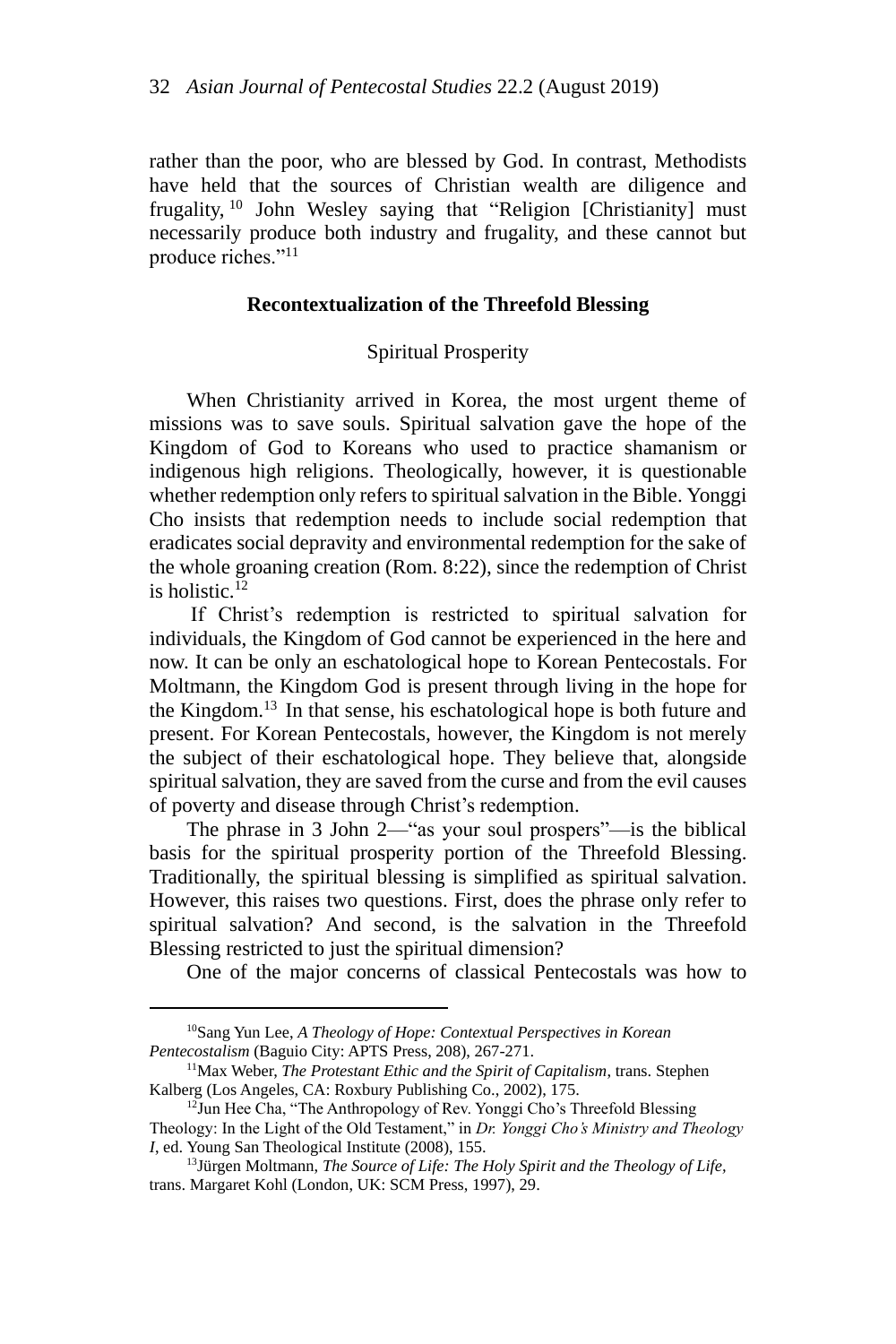define sanctification and the baptism in the Spirit. They agreed that sanctification and salvation should not be separated but rather combined together as one experience. To them, salvation was not the ultimate goal but simply marked the beginning of their faith. In fact, the spiritual blessing did not merely refer to salvation, but also to empowerment by the Spirit for service as well as for daily life. While liberation theology understands salvation as having social implications, conservative evangelical Christians have traditionally understood it as referring to soul-salvation. Some Pentecostals, on the other hand, have extended the understanding of God's work of the atonement to include health and prosperity in this life.<sup>14</sup> The Threefold Blessing reflects this perspective.

Cho's holistic soteriology is based on the triple fall of Adam, which corresponds with the triple corruption of humankind—the spirit, the body, and the environment.<sup>15</sup> Thus, one would expect Cho's theology of the redemptive work of Christ to have addressed these three categories, including environmental redemption. However, until 2005, his soteriology was restricted to the spiritual and individual aspects.<sup>16</sup> To him, Christ's salvation saves the soul and changes the way human beings live from being a curse to being a blessing.<sup>17</sup> In other words, before 2005, it seems that Cho did not think that Christ's redemption could be applied to society and the ecosystem, even though his understanding of salvation had been extended to include existential matters for believers.

As a spiritual hope, the Threefold Blessing has to have both eschatological and practical implications for the present Christian life. It seems that Korean Pentecostals mostly understand the spiritual blessing as referring to the experience of baptism in the Holy Spirit and the reception of spiritual gifts. However, this raises the question of whether the phrase "as your soul prospers" refers only to the experience of Spirit baptism and spiritual gifts without concern for the ethical dimension or fruit of the Spirit (Gal. 5:22-23). In fact, Korean Pentecostals place more emphasis on the spiritual gifts than on producing the fruit of the Spirit for Christian maturity.

The spiritual gifts and fruits cannot be simply equated. According to Menzies and Menzies, Paul's fruit of the Spirit or his ethical language

<sup>&</sup>lt;sup>14</sup>Donald W Dayton, "The Good God and the Theology of Blessing in the Thought of David Yonggi Cho," Young San Theological Institute(ed), *Dr. Yonggi Cho's Ministry & Theology I* (Gunpo, Korea: Hansei University Logos, 2008), 54.

<sup>15</sup>Young Hoon Lee, *The Holy Spirit Movement in Korea: Its Historical and Theological Development* (Oxford, UK: Regnum Books International, 2009), 129.

<sup>&</sup>lt;sup>16</sup>Moon Chul Shin, "Young San eui Saeng Tae Shin Hak [Yonggi Cho's Eco-Theology]," in Gook Jae Shin Hak Yeon Goo Won [International Theological Institute], *Young San eui Mokhoiwya Shin Hak I* [Younggi Cho's Ministry and Theology], 398.

<sup>17</sup>Yonggi Cho, *Salvation, Health, and Prosperity* (Altamonte Springs, FL: Creation House, 1987), 16.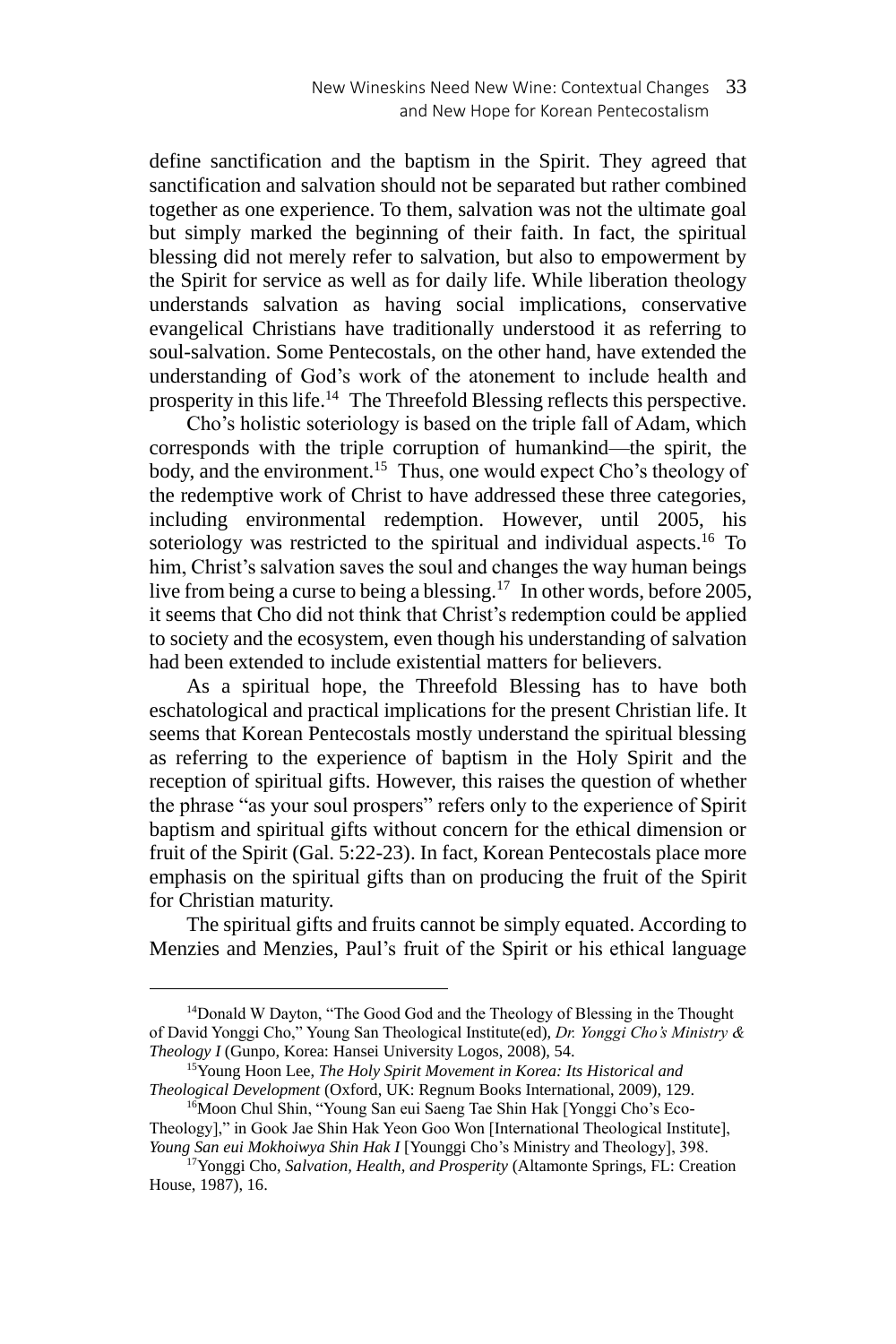cannot be linked to Luke's Pentecostal baptism in the Spirit in a causal relationship.<sup>18</sup> Compared with Luke, Paul included a larger spectrum of activities within the ministry of the Spirit. To him, the Spirit is more than simply the source of inspired speech and charismatic wisdom; He brings ethical transformation and life-changing power into every believer.<sup>19</sup> For Luke, the spiritual gifts relate to the missiological dimension of the Spirit's work; but for Paul, they are concerned with the ethical dimension and the regeneration of the believer.<sup>20</sup>

Regarding the relationship between the fruit of the Spirit and the gifts of the Spirit, Parks says that they are "the two wings of a bird. The wings must work in harmony if the bird is to fly."<sup>21</sup> Dunn says that, through the washing of regeneration and renewal effected by the Spirit, Christians are saved and can be transformed into the very image of the Lord.<sup>22</sup> As a branch can bear fruit when it remains on the vine (Jn. 15:5), spiritual fruit will be produced when people are led by the Spirit.

The spiritual life of Korean Pentecostals is based on being filled with the Spirit repeatedly, which involves not only having a spiritual experience, but also continuing to live in the Spirit. The work of the Spirit in Christians cannot only be assessed in terms of the reception of spiritual gifts. Similarly, living in the Spirit does not merely mean practicing spiritual gifts on a daily basis but involves individual transformation into the image of Christ.

How then can this change in lifestyle through the Spirit be realized? The concept of the spiritual blessing part in the Threefold Blessing has to be re-interpreted and re-contextualized from an ethical perspective to include a focus on the fruit of the Spirit alongside the baptism in the Spirit. The cultivation of the Spirit's fruit should follow His baptism. Thus, it is necessary to reconsider the meaning of spiritual prosperity as to whether it only involves Spirit baptism or includes ongoing life in the Spirit leading to Christian maturity.

<sup>18</sup>William W. and Robert P. Menzies, *Spirit and Power: Foundation of Pentecostal Experience* (Grand Rapids, MI: Zondervan Publishing House, 2000), 205.

<sup>19</sup>Ibid., 205-206.

<sup>20</sup>Ibid., 206.

<sup>&</sup>lt;sup>21</sup>H. Parks, "Charisma: What's in a Word?" *Renewal* 52 (August/September 1974): 21; Paul Elbert, "Calvin and the Spiritual Gifts," *Journal of the Evangelical Theological Society* (September 1979): 237-238.

<sup>22</sup>James D. G. Dunn, "Spirit and Kingdom," *The Expository Times*, January 1970, 37.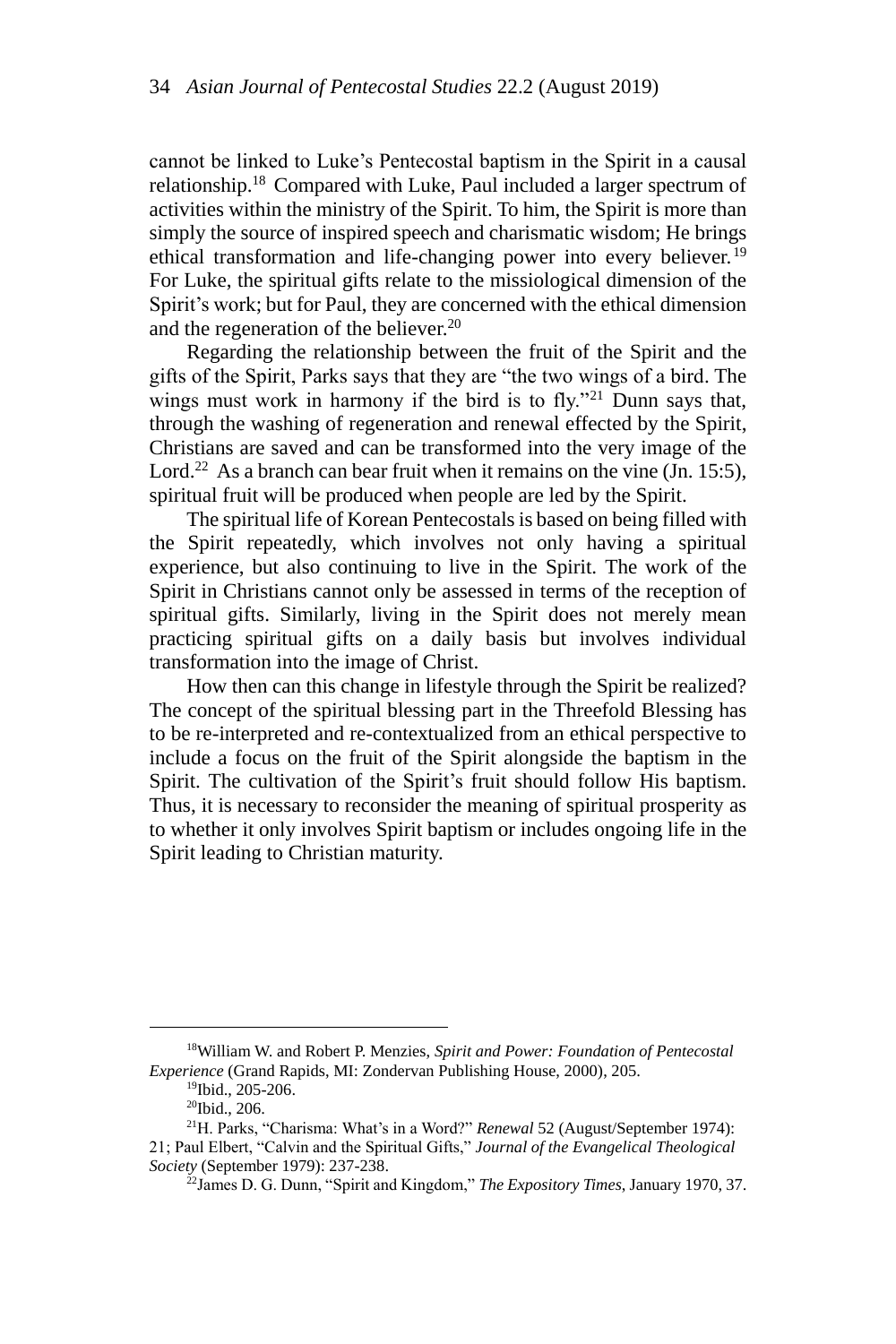### Healing

Can the theology of healing in the Threefold Blessing sufficiently respond to people's suffering in today's world? Cho's understanding of healing does not only mean physical curing, but is also related to good news for suffering people.<sup>23</sup> Healing has been accomplished through the event of the crucifixion of Christ, $^{24}$  thus healing needs the broader sense of integrating social and ecological aspects. It is clear in the New Testament account that not all the sick were healed. The Apostle Paul prayed three times for the removal of his "thorn in the flesh" (2 Cor. 12:7), which many scholars think may have been a physical weakness. Instead of receiving divine healing, the Lord told him, *"My grace is sufficient for you, for My strength is made perfect in weakness"* (2 Cor. 12:9, NKJV).

This raises pastoral questions about how to help Pentecostals who are not healed after extended periods of prayer. How can the Threefold Blessing give hope to those who are disabled, suffer from an incurable disease, or have never received material blessings despite praying for the Threefold Blessing? Korean Pentecostalism has failed to provide satisfactory theological responses to those who do not receive healing or blessings. James emphasizes that prayer for healing is the responsibility not only of the sick person, but also of the elders of the church (Jam. 5:14-15). The sick person needs the help of the church as the body of Christ. The church's role in healing is based on sacrificial love on behalf of others.

Pentecostal ministers and leaders tend to be silent about those in the church who have not received divine healing. However, these people need even more pastoral care as well as prayer instead of being criticized that sin or unbelief may be hindering their healing. The disabled suffer not only from their physical or mental handicap, but also from social prejudice and discrimination, which may bring on more hardship than their disability. The ultimate goal for the disabled may not be physical healing but rather healing of a social system that stigmatizes them. Amos Yong says that it's a problem to pray for one with Down's syndrome to be healed of this chromosomal aberration when people fail to recognize the human person in the image of God beyond his physical difficulties.<sup>25</sup>

<sup>23</sup>Allan Anderson, "Pentecostal and Charismatic Theology," in *The Modern Theologians: An Introduction to Christian Theology Since 1918*, ed. David F. Ford and Rachel Muers (Malden, MS: Blackwell Publishing Ltd., 2005), 601-603.

<sup>&</sup>lt;sup>24</sup>Yonggi Cho, *Fivefold Gospel and Threefold Blessing* (Seoul, Korea: Seoul Logos, 1998), 128-129.

 $^{25}$ Amos Yong, "Disability and Gifts of the Spirit: Pentecost and the Renewal of the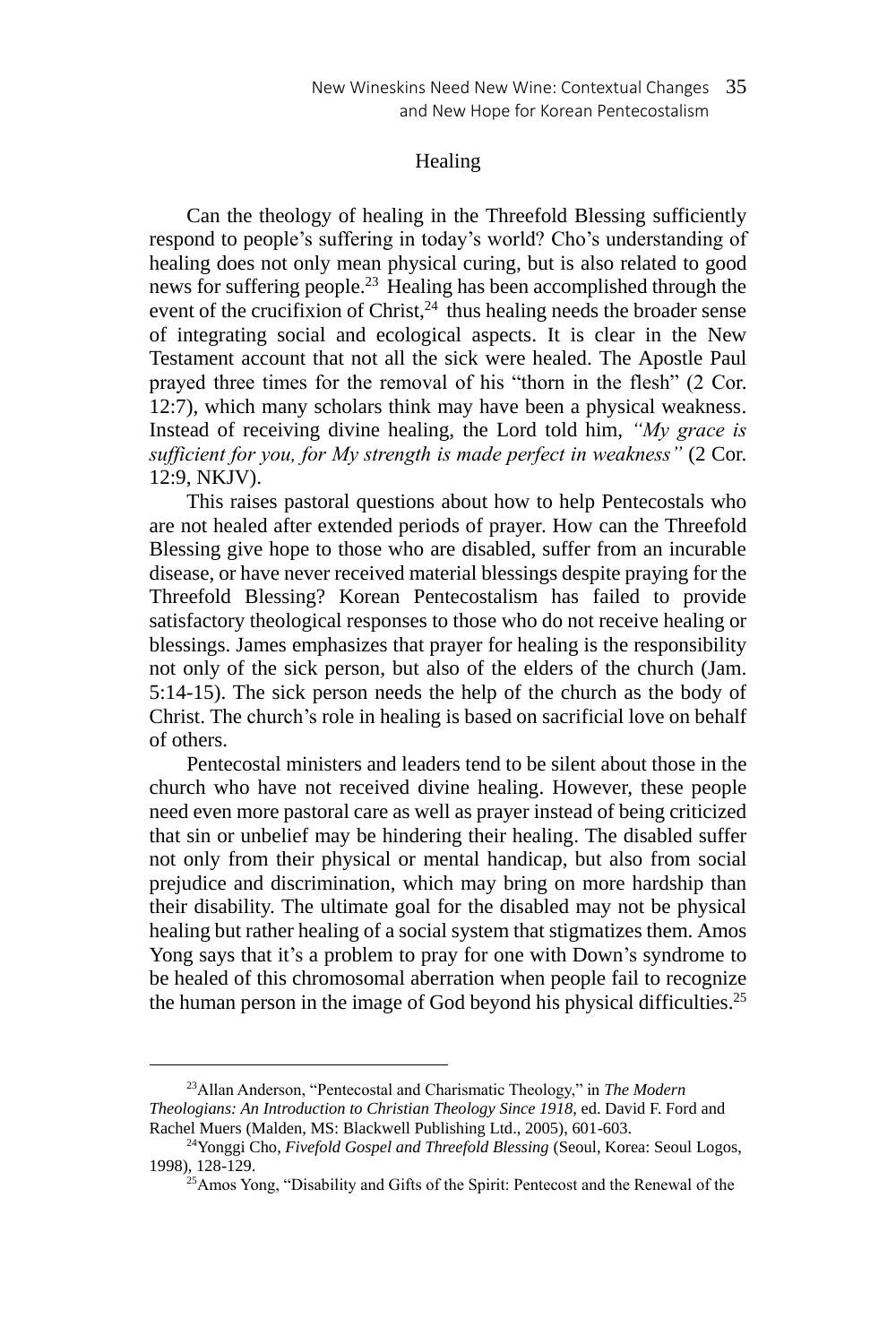Healing in the Threefold Blessing has been considered only in its personal and physical dimensions. Its scope needs to be enlarged to include society, the family, and the church. The suffering of the disabled cannot be alleviated without addressing the issue of social prejudice.<sup>26</sup> Unfortunately, disability and incurable sicknesses are still mainly perceived in biological, medical, and individualized terms rather than in the social dimension.<sup>27</sup>

Richard Shaull points out that Pentecostal theology has not made many efforts to develop "a theology of social responsibility clearly integrating the personal and the social, a number of things are happening in their communities in which this integration is a reality."<sup>28</sup> The social dimension of healing in the Threefold Blessing has also not been considered. Moltmann says, "The modern concept of person is the social concept: 'person' no longer means the all-sufficing, self-sufficient, universal and reflective figure."<sup>29</sup> Thus, 'person' cannot be understood outside of relationships with others, and healing should not be limited to personal matters.

In the synoptic gospels, people encountered Christ as the healing power of the divine Spirit. He met people not as sinners but as those who were sick, suffering, and in need of help.<sup>30</sup> As a result, healing occurred in the interaction between Jesus and expectation—i.e., between a person's faith and Jesus' will.<sup>31</sup> To Moltmann, healing is the sign of the new creation and the rebirth of life; <sup>32</sup> and furthermore, healing consists of the restoration of disrupted community and the sharing and communication of life."<sup>33</sup> To European theologians like Barth, Moltmann, and Tillich, the Kingdom of God is an agent to heal social evils as well as disease in the present.<sup>34</sup>

As physical and mental illnesses are often related to social and environmental circumstances, healing has to be understood from a broader perspective. Doctors believe that many diseases are caused by stress in contemporary society and that those who are cured from a disease may relapse if their stress remains. Healing not only concerns

-

<sup>29</sup>Moltmann, *The Spirit of Life: A Universal Affirmation*, trans. Margaret Kohl (London, UK: SCM Press, 1999), 251.

<sup>30</sup>Ibid., 189.

Church," *Journal of Pentecostal Theology* 19 (2010): 77.

 $26$ Lee, 261-266.

<sup>27</sup>Yong, 81.

<sup>28</sup>Richard Shaull and Waldo Cesar, *Pentecostalism and the Future of the Christian Churches: Promises, Limitations, Challenges* (Grand Rapids, MI: Eerdmans, 2000), 214.

<sup>31</sup>Ibid., 190.

<sup>32</sup>Ibid., 189.

<sup>33</sup>Ibid., 191.

<sup>34</sup>Dayton, "The Good God and the Theology of Blessing," 55.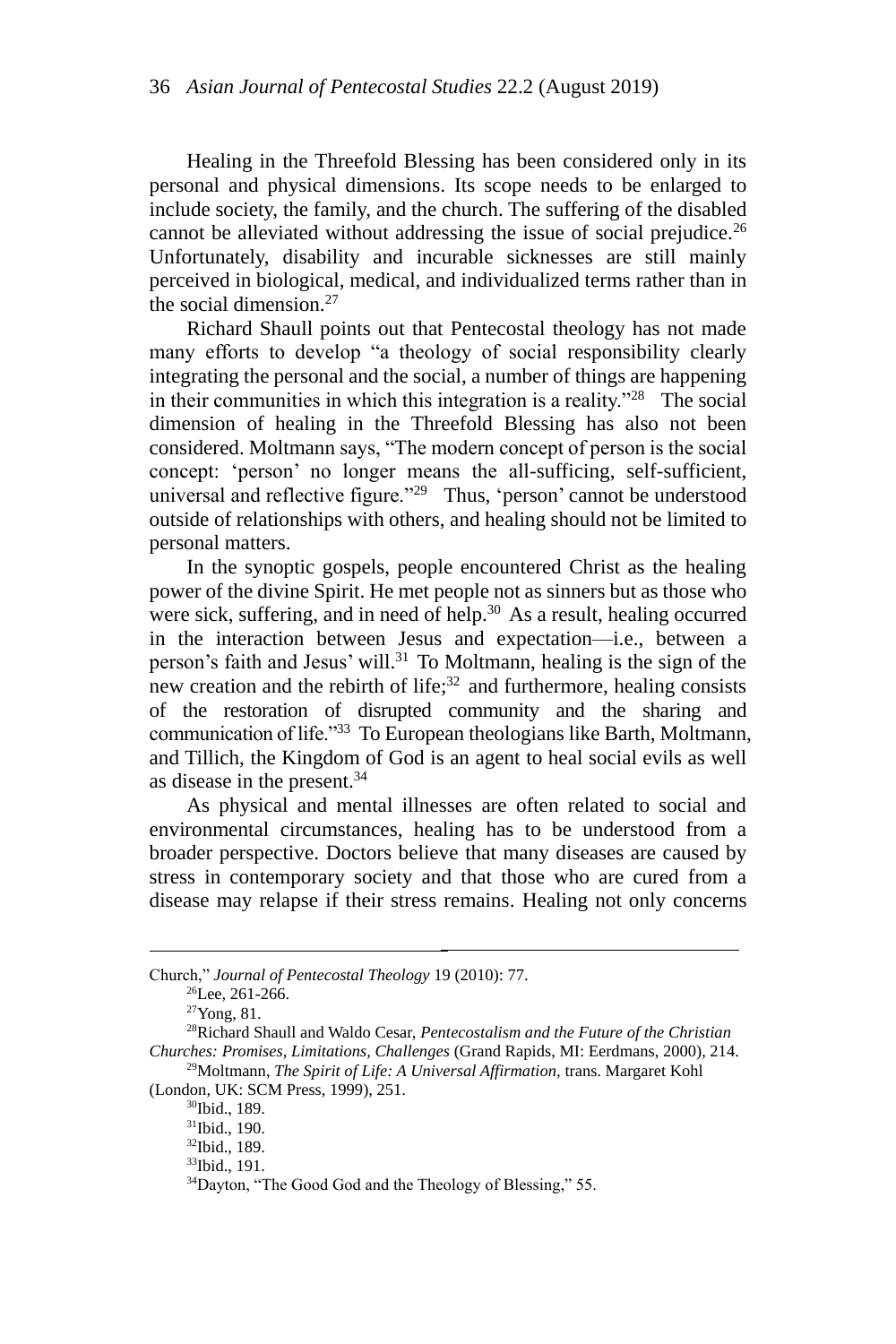physical and mental illness, but also the individual circumstances with which people struggle, the society in which they are involved, and the natural ecosystem.<sup>35</sup> Healing is incomplete unless it addresses all three of these areas.

# *Healing for a Broken Society*

In 2002, Korea ranked second behind the USA in divorce rate,  $36$ many victims suffering from family breakdown rather than poverty or disease. Inner emotional healing may be the preferred approach for the problems between spouses and between parents and their children. The Threefold Blessing has focused more on physical than on inner healing, so the healing portion of the Threefold Blessing remains narrow in scope.

Anderson claims that healing is more than curing and that it must be holistic for today's suffering world.<sup>37</sup> Yong also distinguishes between the terms 'healing' and 'curing,' preferring to use curing for physical healing since healing's broader and more holistic meaning includes the social and psychological dimensions.<sup>38</sup> Curing is not the term normally used when broken relationships in the family and society have been resolved. Yong also insists that healing for the disabled goes beyond improving their physical conditions to bringing about conceptual change in society on their behalf. <sup>39</sup> The healing of social prejudices and discrimination, which they face daily, is important to them; and these can be resolved when ordinary people show concern towards them.

For Moltmann, healing and salvation are related.<sup>40</sup> Similarly, Cho makes no distinction between the two. The crucifixion of Christ was intended to bring about the holistic recovery of the entire universe, addressing not only physical illness but also the whole of humanity, the ecosystem, and the universe itself. Healing in the Threefold Blessing likewise needs to be extended. Urbanization, industrialization, and modernization bring environmental problems, family breakdown, human rights abuses, gender discrimination, and an increasing gap between rich and poor.

<sup>35</sup>Kim, "Paul Tillich and Dr. Yonggi Cho," 360.

<sup>36</sup>Caroline Gluck, "Koreans Learn to Live with Divorce," BBC NEWS, May 8, 2003, available from *http://news.bbc.co.uk/1/hi/world/asia-pacific/3011119.stm* (accessed June 25, 2012). See also "The Statistics Korea," *http://kostat.go.kr/portal/korea/kor\_nw/ 2/2/1/index.board?bmode=read&aSeq=246945* (accessed June 25, 2012). According to Statistics Korea, in February 2011, there were 23,600 marriages and 8,300 divorces.

<sup>37</sup>Allan Anderson, "Pentecostals, Healing and Ecumenism," *International Review of Mission* 93 (July/October 2004), 494-495.

<sup>38</sup>Lee, 261-266.

<sup>39</sup>Ibid.

<sup>40</sup>Jürgen Moltmann, *The Spirit of Life*, 189.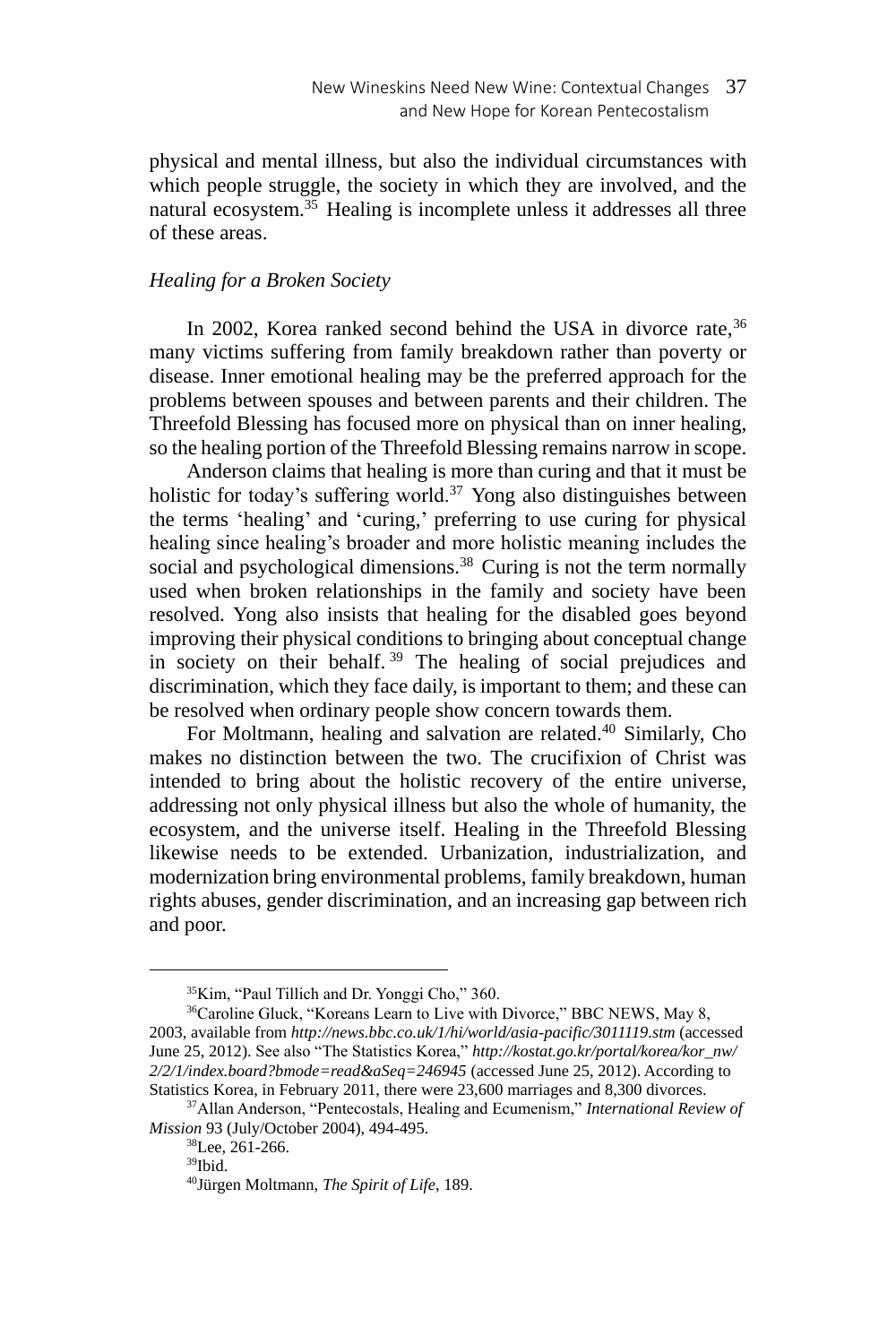Pentecostals have to consider if the focus on individual healing can give hope to Korean society. Pannenberg says, "Christians do not hope just for themselves, which would mean only too often the hope of one would be at the cost of the hopes of others. In Christ they share in a universal hope for humanity." <sup>41</sup> Indeed, it is questionable whether healing in the Threefold Blessing can continue to give hope to society and church if it remains limited to the physical and personal dimensions.

#### *Healing for Han*

The issue of *Han*<sup>42</sup> also needs to be addressed. As already discussed, Koreans are people of *Han*, <sup>43</sup> the national sentiment with implications for every aspect of Korean life. *Han* is normally accumulated through external factors and will not be resolved unless these external elements are removed. Korean shamanic rituals were focused on releasing people's *Han*, <sup>44</sup> which is one of the primary reasons why shamanism has survived.<sup>45</sup>

Koreans experienced the *Han* of poverty and sickness, which left them frustrated because they could not handle it themselves. Dong Soo Kim insists that if Pentecostalism had been unable to release *Han*, it could not have grown so rapidly and quickly.<sup>46</sup> The Threefold Blessing, with its message of divine blessings, effectively responded to the *Han* of Koreans, making it very appealing because it focused on individual *Han* in the life of ordinary people rather than the collective *Han* of society. To address this collective *Han* aspect, the meaning of healing in the Threefold Blessing has to be expanded to give Koreans hope regarding change in their current circumstances through re-interpreting healing for contemporary society. Previously focused on individual and physical *Han* due to poverty and illness, the Threefold Blessing now needs to

<sup>41</sup>Wolfhart Pannenberg, *Systematic Theology vol. 3*, trans. Geoffrey Bromiley (Grand Rapid, MI: Wm. B. Eerdmans Publishing Co., 1998), 177.

<sup>&</sup>lt;sup>42</sup>Han is a typical Korean emotion accumulating by grief or resentment for a long time. It has no English equivalent but could be translated as deep sorrow, regret, unresolved resentment against injustice, and a sense of helplessness.

<sup>43</sup>Dong Suh Nam, "Towards a Theology of Han," in *Minjung Theology: People as the Subjects of History*, ed. Commission on Theological Concerns, the Christian Conference of Asia (London, UK: Zed Press, 1981), 50.

<sup>44</sup>David Kwang Sun Suh, "Liberating Spirituality in the Korean Minjung Tradition: Shamanism and Minjung Liberation," Virginia Fabella, Peter K. H. Lee, and David Kwang Sun Suh (eds.), *Asian Christian Spirituality: Reclaiming Traditions* (Maryknoll, NY: Orbis Books, 1992), 33.

<sup>45</sup>Pan Ho Kim, "The Healing of *Han* in Korean Pentecostalism," Young San Theological Institute(ed), *Dr. Yonggi Cho's Ministry & Theology I* (Gunpo, Korea: Hansei University Logos, 2008), 127.

<sup>46</sup>Ibid., 124.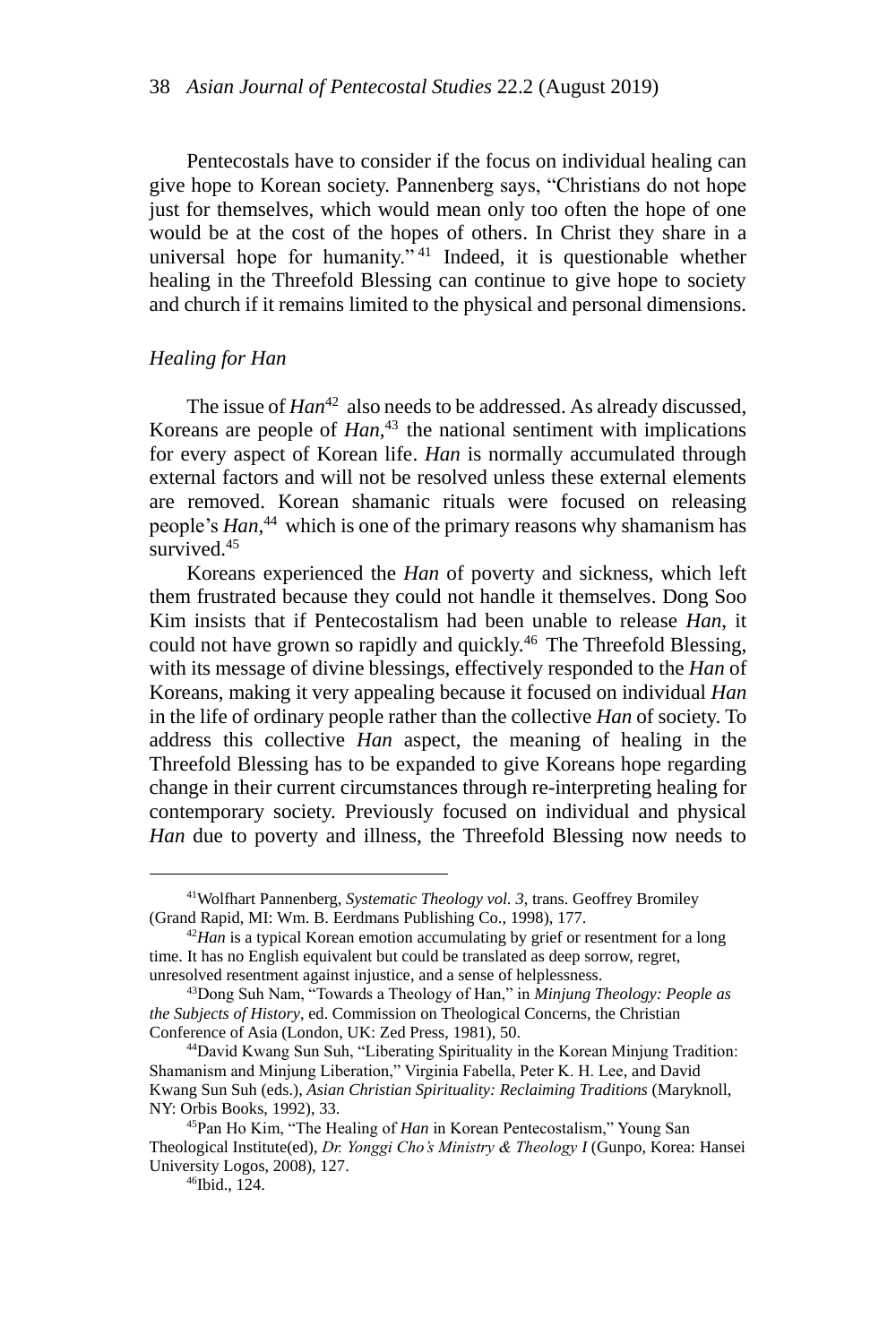consider healing the collective *Han* caused by such social factors as injustice, inequality between rich and poor, gender and racial discrimination, inequality of opportunity, and capital exploitation.

The healing of relationships between the oppressor and the oppressed and the wrongdoer and the wronged cannot be achieved without reconciliation through forgiveness. Division of the Korean peninsula is a major cause behind the *Han* of the Korean people. Both sides of Korean border have been antagonistic towards each other. Thus, unification cannot happen without each side extending the hand of forgiveness. Without healing wounded hearts, this political and diplomatic matter cannot be solved.

A new understanding of healing must be accompanied by a new theological perspective. Forgiveness between social and political groups and between individuals has to precede the healing of *Han*. The biblical precedence in Matthew 5:23-24 and 6:12 teaches that the inner healing of those who are wronged cannot take place unless they offer forgiveness to the wrongdoer.

In summary, previously, healing focused on physical curing. Now it must include inner healing for individuals, healing of communal discord, recovering of the ecosystem, and even reconciliation between North and South Koreans.

# Recontextualization of Prosperity

Theological controversies arose in past decades about the Threefold Blessing, its emphasis on prosperity, and its relationship to Shamanism. These controversies continue today because Korean Pentecostals have not applied Christian values to their emphasis on prosperity nor have they reflected upon the purpose of prosperity in the contemporary Korean context. Pentecostals believe that blessings come from God; and in a biblical and theological perspective, there is nothing wrong with that. However, by persistently asking God to provide financial prosperity when they already have enough, their concept of God becomes similar to the god of shamanism.

The prosperity of Christians needs to be understood in terms of the community and responsibility to society. As Moltmann points out, the concept of "person" needs to be seen in social terms. <sup>47</sup> The new Threefold Blessing has to deal with those same social and political matters. Theologically and biblically, blessing does not mean to have more than others. If the Threefold Blessing does not embrace the fulfillment of basic human needs for neighbors, sharing blessings with

<sup>47</sup>Moltmann, *The Spirit of Life*, 251.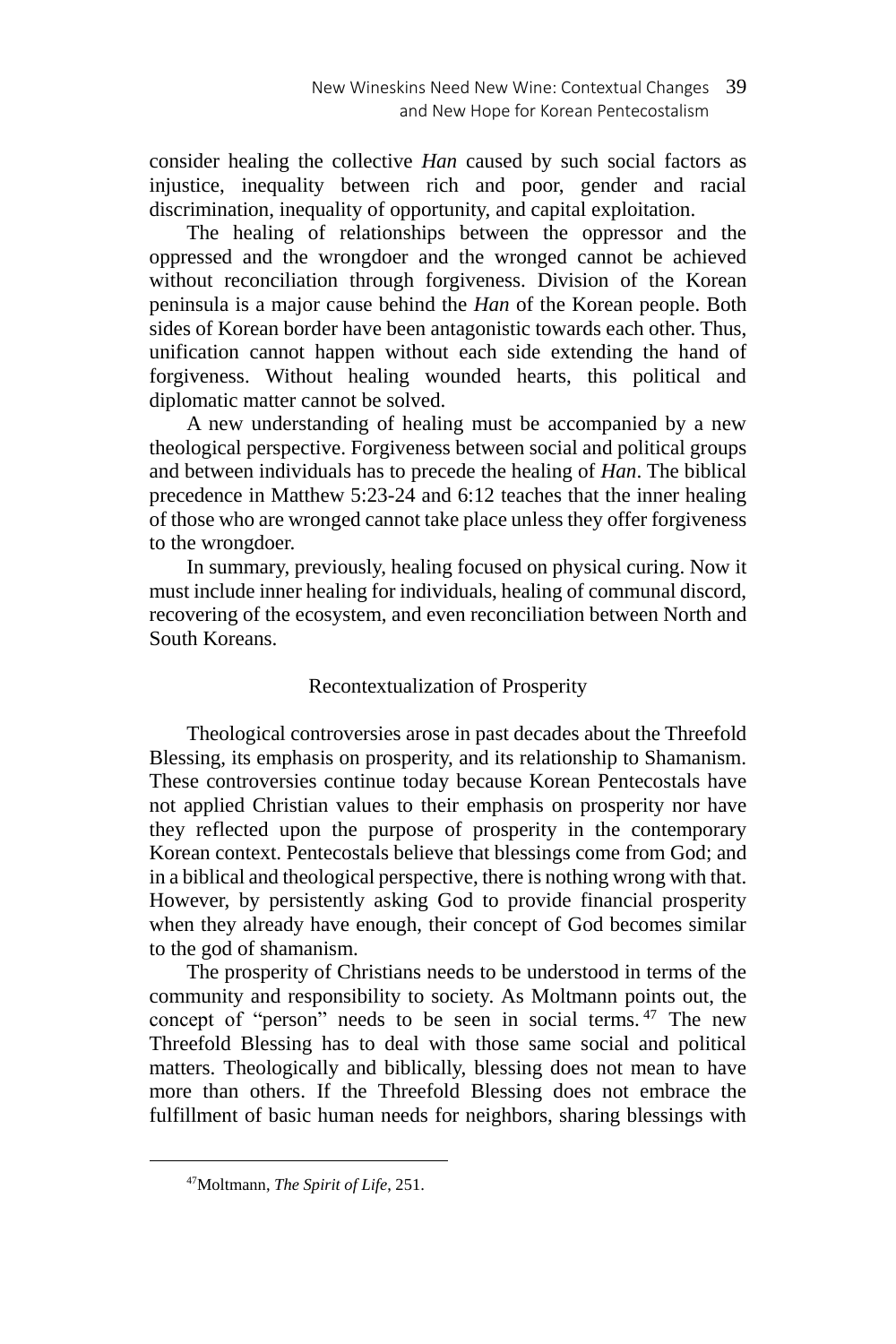the poor, and altruistic love for others, it can no longer give hope to Koreans.

Originally, the theology of the Threefold Blessing developed within a context of poverty. As already mentioned, Cho regards poverty as a curse from Satan, <sup>48</sup> he himself being a victim of poverty and remembering what it meant to have nothing to eat.<sup>49</sup> Most early members of the YFGC were extremely poor, so his message of prosperity through Christ gave them hope.<sup>50</sup> Today, however, few members of YFGC feel they suffer from poverty; they have received financial blessings and their hope for prosperity has been realized.

Pentecostals need to think about what prosperity means to them, taking into account their obligation to their neighbors. Vinson Synan notes that in every generation there will be the poor and the sick, just as Jesus said—*"You will always have the poor among you"* (John. 12:8), and they will need the gospel of the Threefold Blessing. <sup>51</sup> While Moltmann is not opposed to the prosperity of Christians, he's strongly critical of rich Christians who further impoverish the poor or cheat others for personal benefit.<sup>52</sup> In the New Testament, the tax-collectors were Jews who knew about the God of Israel. As they oppressed powerless compatriots and as they abused their power in order to accumulate wealth, their god became Mammon and an unjust deity.

To early Korean Pentecostals, prosperity in the Threefold Blessing was not the selfish pursuit of wealth but rather a source of hope in desperate situations. Unfortunately, that hope has tended to turn into a self-centered desire for more prosperity without a willingness to help others. Nowadays, Koreans suffer not from financial poverty but from symptoms of spiritual poverty such as spiritual malaise, emptiness of life, and lack of love. Pentecostal hope must emphasize loving concern for others. Pentecostals need to discover a new hope based on sharing blessings with others in the wider society. Also, Lee notes that Pentecostal churches have focused on the spiritual manifestations of the Spirit described in the book of Acts, but they should not overlook their responsibility for charitable deeds toward their neighbors, as these were also part of the early church's ministry.<sup>53</sup>

Korean Pentecostals need to think theologically about what the

<sup>48</sup>Yonggi Cho, *The Fourth Dimension II* (Plainfield, NJ: Bridge Publishing Inc., 1983), 137.

<sup>49</sup>Cho, *The Fourth Dimension II*, 137-38.

<sup>50</sup>Yonggi Cho, *The Holy Spirit, My Senior Partner* (Milton Keynes, UK: Word Ltd., 1989), 8; Cho, *Salvation, Health and Prosperity*, 11.

<sup>51</sup>Lee, 267-271.

<sup>52</sup>Jürgen Moltmann, *The Way of Jesus Christ: Christology in Messianic Dimensions*, trans. Margaret Kohl (London, UK: SCM Press, 1999), 99-100.

<sup>53</sup>Sang Yun Lee, 253-259.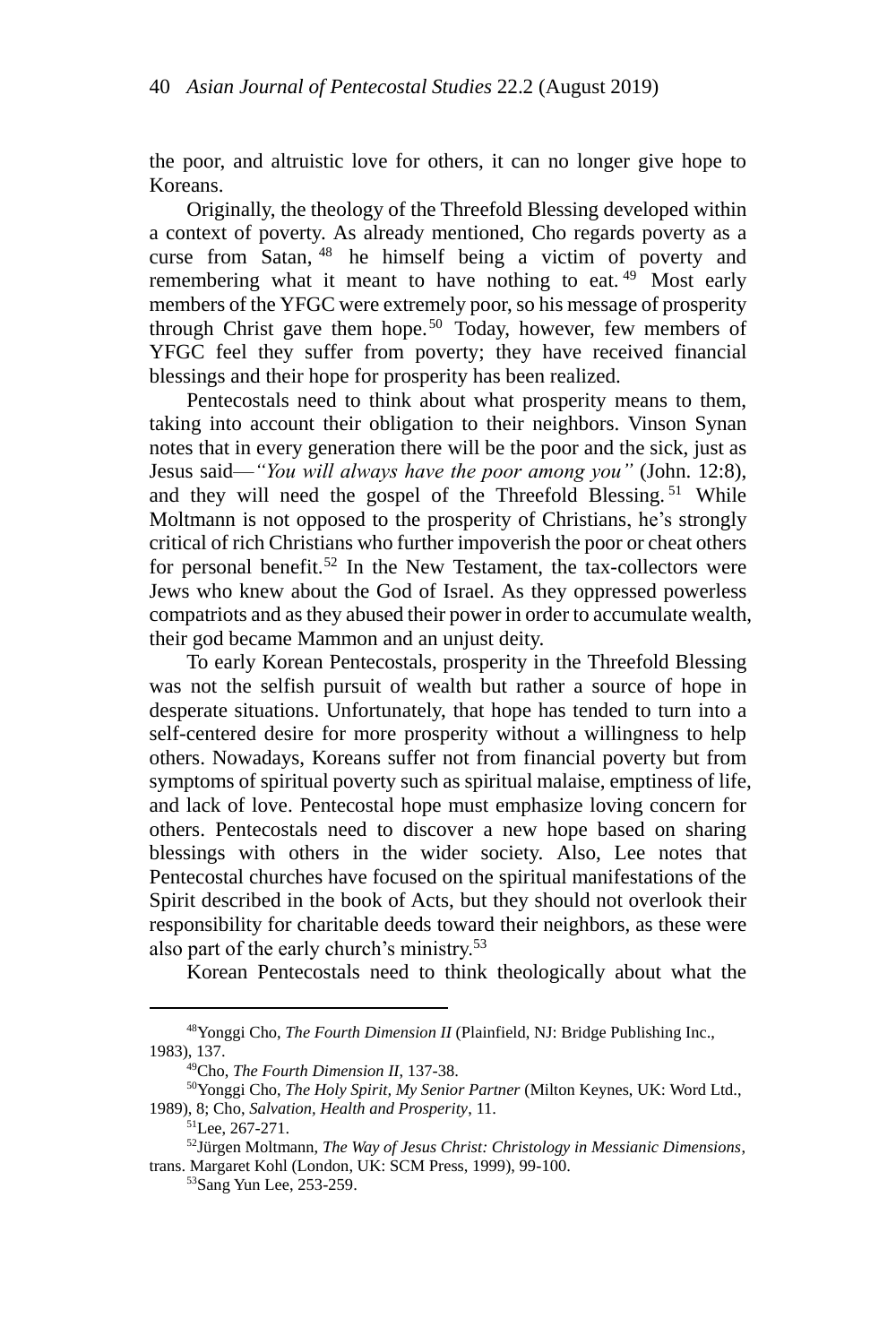Kingdom of God in the here and now means in the contemporary Korean context and how they can participate in that Kingdom. Pursuing a more prosperous lifestyle on earth when they already have enough is not the way to be a part of the Kingdom. Instead, they can participate by sharing their blessings and caring for the needy with the love of Christ. They need to focus on giving instead of receiving and to recognize that blessings are for the welfare of the community. The understanding of prosperity has to be changed to include a communal dimension where Pentecostals share community burdens and make sacrifices on behalf of others. As Althouse says, "A revision of Pentecostal theology can revitalize the social-political dimensions of the Pentecostal message as a prophetic call to church and society."<sup>54</sup>

# **New Wine for New Wineskins**

Love without sacrifice is deficient. The love of God for humanity was made manifest in the sacrifice of Jesus on the cross; thus sacrifice is an essential element of Christian love. The new theological basis for prosperity in the Threefold Blessing must likewise focus on love for neighbors and the wider society. Again, Althouse insists, "The dialectic of cross and resurrection is the moment of the inbreaking of eschatological future into the present."<sup>55</sup>

How then should the theological terms 'hope' and 'love' be understood in relation to each other? According to Pannenberg:

Hope and love belong together. Only those who hope with and for others, can also love them, not in the sense of egotistical desire to possess the one who is loved (*amor concupiscentiae*), but in the sense of a benevolent love that helps the other on the way to fulfilment of his or her specific human destiny (*amor amicitiae*).<sup>56</sup>

To achieve communal prosperity, hope's focus needs to shift from being self-centered to being community-oriented. Young Hoon Lee suggested that the Threefold Blessing needs a blessing that favors a distribution of wealth to marginalized people and a balanced development that involves all of Korea's social classes.<sup>57</sup> As long as the hope of prosperity remains self-centered, it lacks a strong Christian

<sup>54</sup>Ibid., 179.

<sup>55</sup>Peter Althouse, *Spirit of the Last Days: Pentecostal Eschatology in Conversation with Jürgen Moltmann* (London, UK: T&T Clark International, 2003), 178.

<sup>56</sup>Pannenberg, *Systematic Theology vol. 3*, 182.

<sup>57</sup>Lee, 253-259.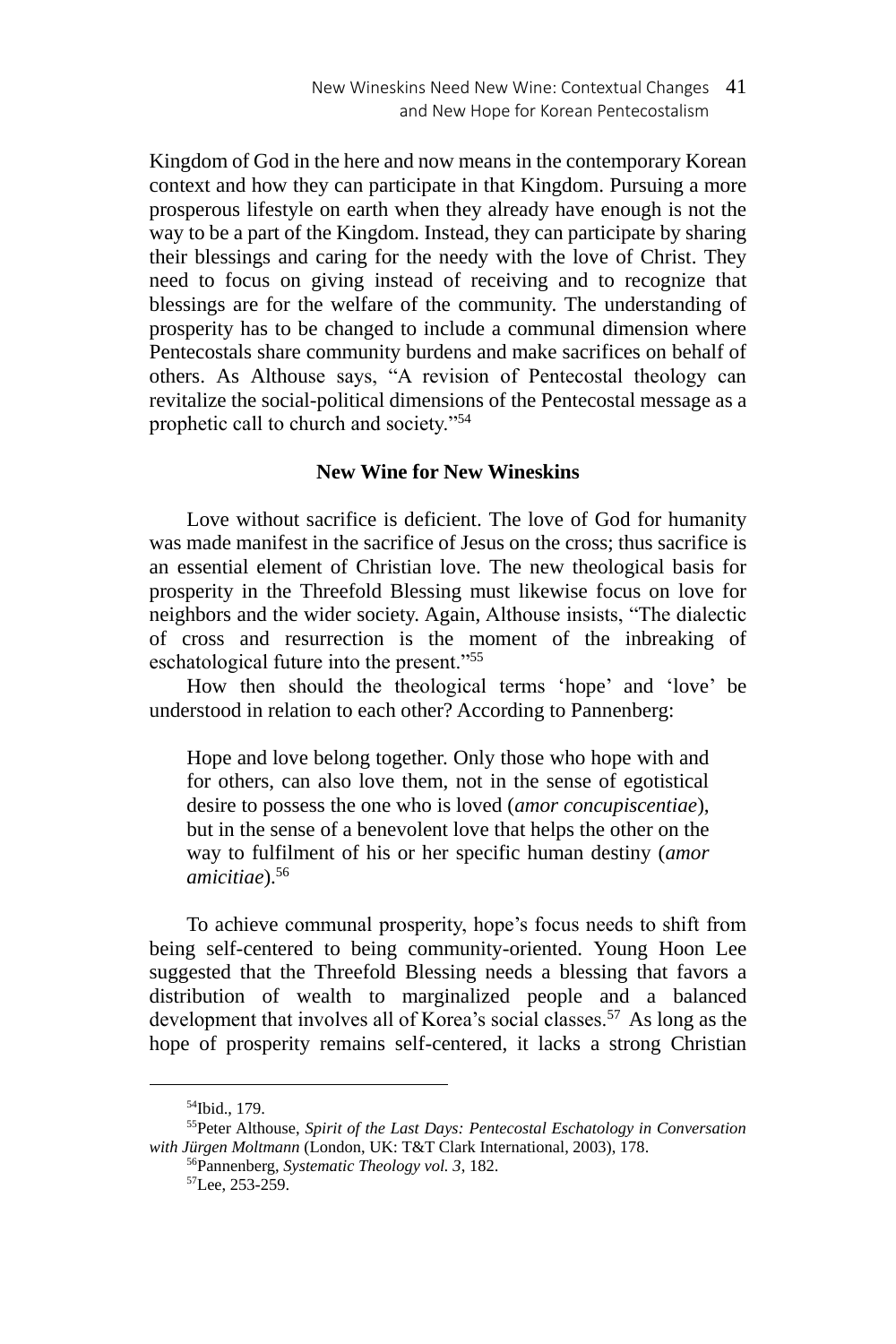ethical base. The hope of prosperity for and with others will produce joy and fulfillment as Pentecostals pursue this hope in community. Moltmann says that hope must be forward looking, forward moving, and transforming the present.<sup>58</sup> His theology of hope helps to remedy the theological disadvantages of the Threefold Blessing.

Cho says that, in order to live a life of true joy and happiness, we must love and sacrifice for our neighbors. If we would yield and share a little more love for the happiness of our neighbors, the exploits of the love and sacrifice will come back to us as joy and happiness.<sup>59</sup> The emphasis of Cho's message has changed from a focus on personal blessing (especially prosperity and healing) to the pursuit of joy and fulfillment in Christ through sacrificial love for others. Commenting on this change in Cho's social theology, Anderson argues, "The social theology of Cho is based on this concept of the love of God that fills the life of the Christian through the Holy Spirit and enables the Christian to share this love with others, thereby meeting Jesus in daily life through serving poor and disadvantaged people in the immediate society as well as in other countries." 60

In the post-Korean War context, without resolving the problem of eating and drinking, it was not easy to experience the Kingdom of God as "righteousness, peace, and joy in the Spirit" in the here and now. However, in the contemporary context, the Kingdom is not a matter of eating of drinking for one's own benefit, but God's righteousness for an unjust society and peace and joy with others in the Spirit through acts of love.

In contrast to post-war Pentecostals, today's Korean Pentecostals can act generously by sharing their financial blessings and resources with the marginalized and disadvantaged. To do so, they have to transfer the personal blessings based on 'I-oriented' into a bigger spectrum, such as social and communal blessings. For such a transition, the theological understandings of blessing have to be changed as well. This new blessing must be neither to hold nor to have more but instead to share with others. In order to make that happen, the orientation of the Threefold Blessing must change from 'I-oriented' to 'We-oriented.'

<sup>58</sup>Jürgen Moltmann, *Theology of Hope: on the Ground and the Implications of a Christian Eschatology*, trans. James W. Leitch (Minneapolis, MN: Fortress Press, 1993), 16.

<sup>59</sup>Yonggi Cho, *Albeit We Shall Love* (Seoul, Korea: Seoul Logos, 2008), 267-291. <sup>60</sup>Allan Anderson, "A Time to Share Love: Global Pentecostalism and the Social Ministry of David Yonggi Cho," *JPT*, Vol 21 (2012), 167.